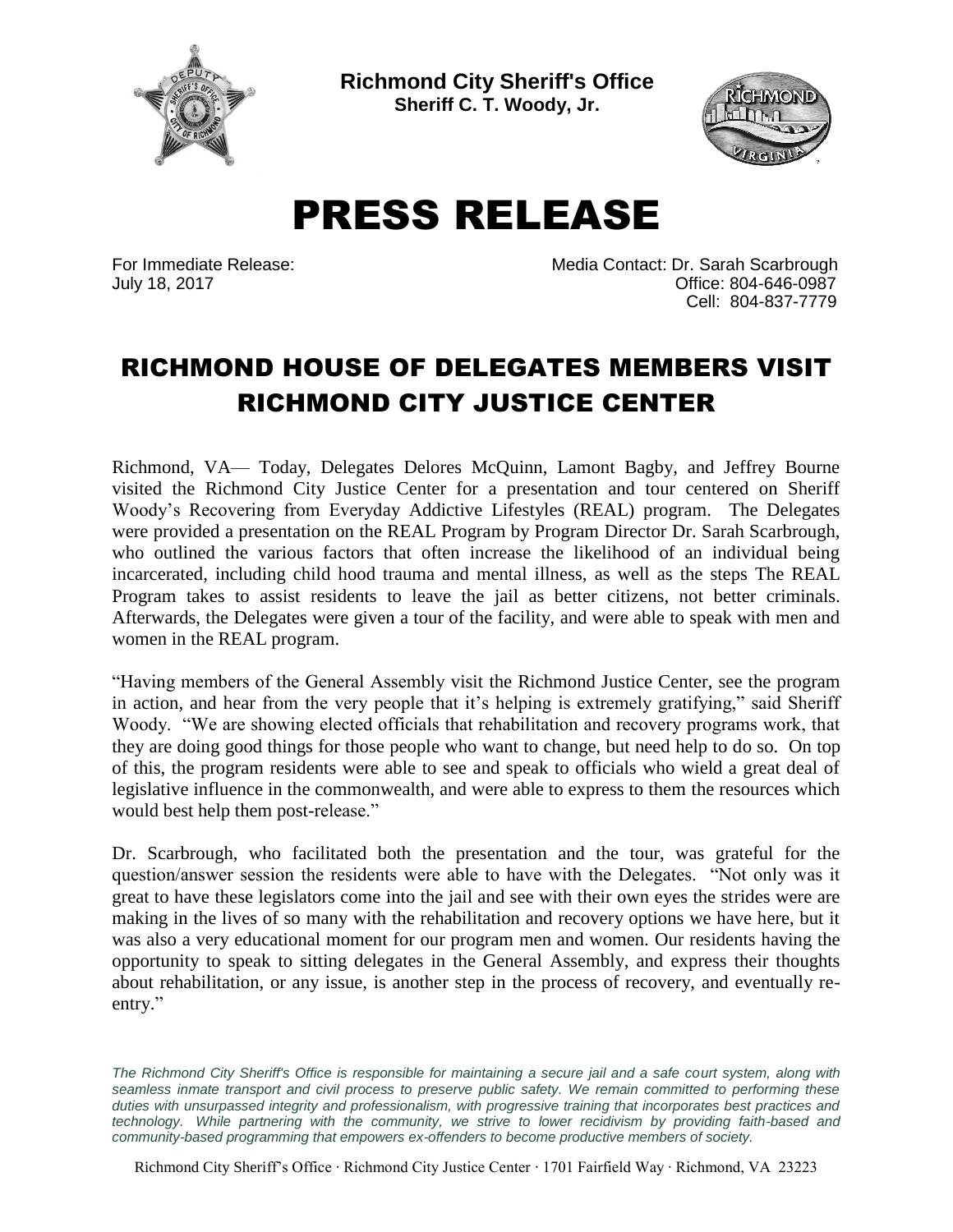The visit also touched on the mental health grant which was awarded to the Richmond City Sheriff's Office earlier this year, thanks to funding appropriated by the General Assembly, as well as an aggressive initiative by Governor McAuliffe's administration to ensure those who suffer from mental illness and low to mid functioning diagnosis have proper medical care in a correctional environment.

\*\*\*\*\*

The Richmond City Sheriff's Office is responsible for maintaining a secure jail and a safe court system, along with *seamless inmate transport and civil process to preserve public safety. We remain committed to performing these duties with unsurpassed integrity and professionalism, with progressive training that incorporates best practices and technology. While partnering with the community, we strive to lower recidivism by providing faith-based and community-based programming that empowers ex-offenders to become productive members of society.*